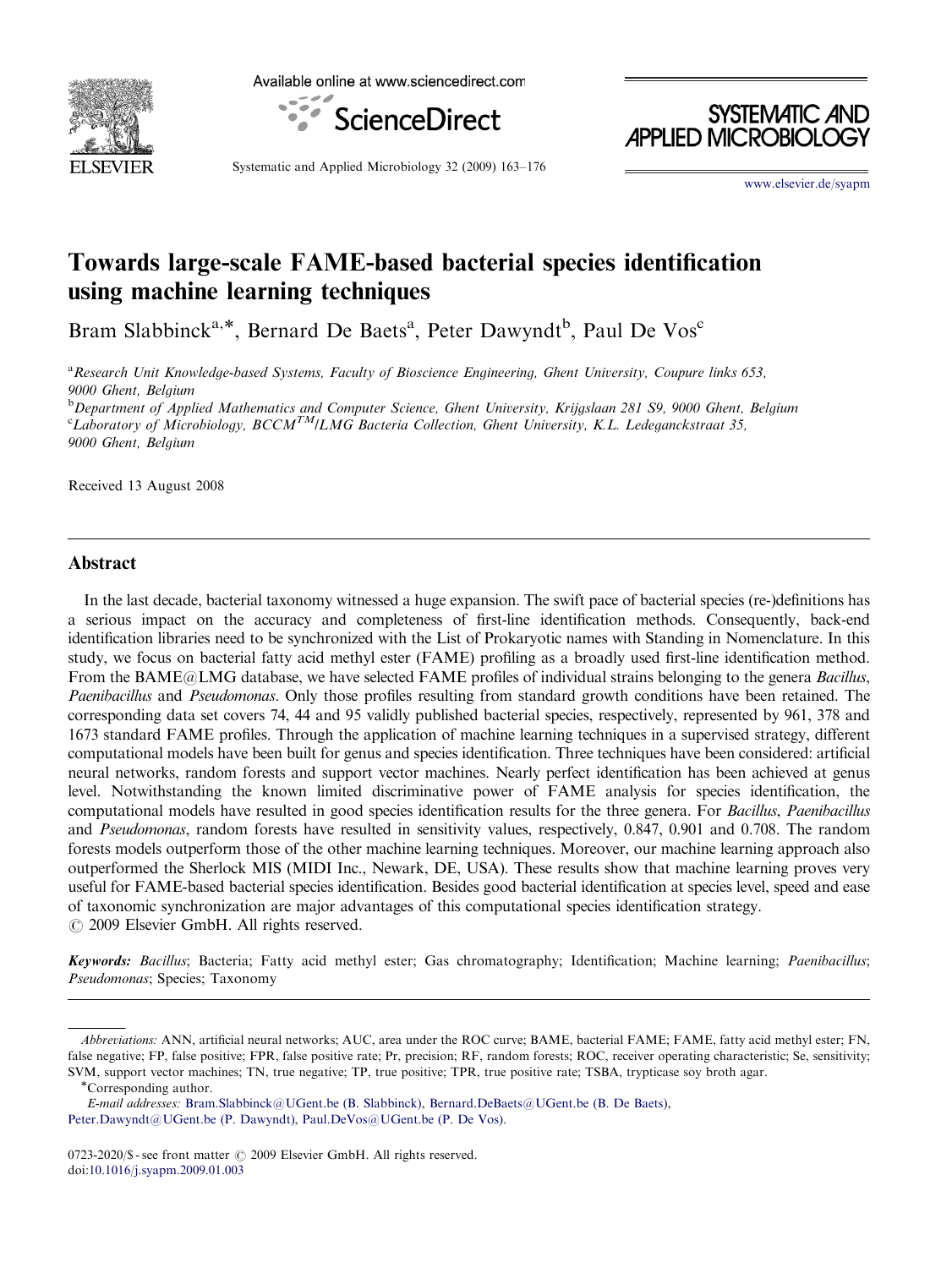# Introduction

Our knowledge about the bacterial landscape is continuously evolving. This is clearly demonstrated by the growing list of validly published species in the International Journal of Systematic and Evolutionary Microbiology. From January 2005 to March 2008, not less than 1888 bacterial species have been (re)defined [\[13\]](#page-12-0). Given this rapid change in taxonomy, back-end identification libraries of first-line identification methods need constant updates. Because gas chromatographic whole-cell fatty acid methyl ester (FAME) analysis is cheap, easy and automated, many laboratories routinely use this chemotaxonomic technique for the identification of bacterial species. FAME analysis usually relies, however, on commercial identification systems such as the Sherlock Microbial Identification System (MIS, Microbial ID Inc. (MIDI), Newark, DE, USA) for which the back-end identification libraries are only updated every few years and only cover part of all known species. The accuracy of bacterial species identification is therefore highly compromised, making this update latency a major drawback of the Sherlock MIS system. In this paper, we explore the realization of an up-to-date FAME-based bacterial species identification system powered by machine learning techniques.

Qualitatively, the fatty acid composition of bacterial species is highly conserved, and significant changes only take place over considerable periods of time. Quantitatively, the measured fatty acid composition of a particular strain is stable, given highly standardized culture conditions. More than 300 fatty acids have already been found in bacteria. Differences in chain length, positions of double bonds and the binding of functional groups make them very useful taxonomic markers [\[10,27\].](#page-12-0) The first evidence suggesting that fatty acids could be used for the identification of bacteria was reported by Abel et al. [\[1\]](#page-11-0) and Kaneda [\[25\].](#page-12-0) The use of whole-cell FAME analysis for bacterial identification has already been applied successfully for a wide range of bacterial taxa [\[8,12,21,23,24,26,36–38,41,48–50,53\]](#page-12-0). Furthermore, FAME-based identification of bacteria by machine learning techniques has already been investigated for a multitude of bacterial species and genera [\[4,17,18,45\]](#page-12-0). Nonetheless, from a taxonomic perspective, the development of a bacterial species identification tool requires the inclusion of a maximal number of species for each genus considered and a sufficient number of strains per species. A first attempt towards FAME-based bacterial species identification on a genus-wide scale has been undertaken on the genus Bacillus by artificial neural networks [\[46\]](#page-13-0). In the present study, we have extended this approach by considering the genera Bacillus, Paenibacillus and Pseudomonas and by evaluating some other machine learning techniques as well.

According to the List of Prokaryotic names with Standing in Nomenclature as published in March 2008, the genera Bacillus, Paenibacillus and Pseudomonas consist, respectively, of 145, 86 and 117 validly published species (excluding synonyms and species reassigned to other genera) [\[13\].](#page-12-0) The genus Bacillus comprises a heterogeneous group of aerobic, endosporeforming, Gram-positive, rod-shaped organisms. Bacillus species can be found in various environments and many of these species are of industrial, clinical and commercial interest due to the production of spores and a variety of interesting components [\[3,29,30\].](#page-12-0) It is well known that due to the limited discriminative power of FAME analysis, it is not possible to distinguish all species of the genus Bacillus [\[24\].](#page-12-0) In 1994, a reclassification within the genus Bacillus sensu lato based on 16S rRNA sequence analysis has led to the proposal of the genus Paenibacillus. The group of strains emerging from Bacillus sensu lato was originally referred to as Bacillus RNA group 3. The genus Paenibacillus comprises a heterogeneous group of facultative anaerobe or strictly aerobe, endosporeforming, Gram-positive, rod-shaped organisms, of which most species have peritrichous flagella. Some strains are known to be important pathogens of insects [\[2,42\].](#page-12-0) FAME analysis of 11 *Paenibacillus* species revealed different species groups [\[20\]](#page-12-0). The genus Pseudomonas comprises a heterogeneous group of aerobic, non-spore forming, Gram-negative, rod-shaped organisms with polar flagella. The genus Pseudomonas is well known from the opportunistic and clinically important Pseudomonas aeruginosa and various plant pathogenic pathovars such as Pseudomonas syringae [\[30,40\].](#page-12-0) The taxonomy of the so-called  $P$ . syringae pathovars that are of practical importance has been under discussion for several decades. Regarding this species and its various pathovars, a DNA–DNA hybridization study of the different pathovars proposed nine genomospecies of which some are linked to other validly published species [\[16\]](#page-12-0). Evaluation of the discriminative power of FAME analysis for the identification of pseudomonads also made clear that FAME data do not allow to distinguish all Pseudomonas species from each other [\[47,51\]](#page-13-0).

Even though microbial taxonomy is changing rapidly, the development of up-to-date identification libraries can be realized by computer systems and back-end databases. Based on a laboratory information management system and a FAME database, we have analyzed the identification at genus and species level of members of three genera by three machine learning techniques: artificial neural networks (ANN), support vector machines (SVM) and random forests (RF). This new approach shows a moderate to high identification performance and outperforms the commercial Sherlock MIS system.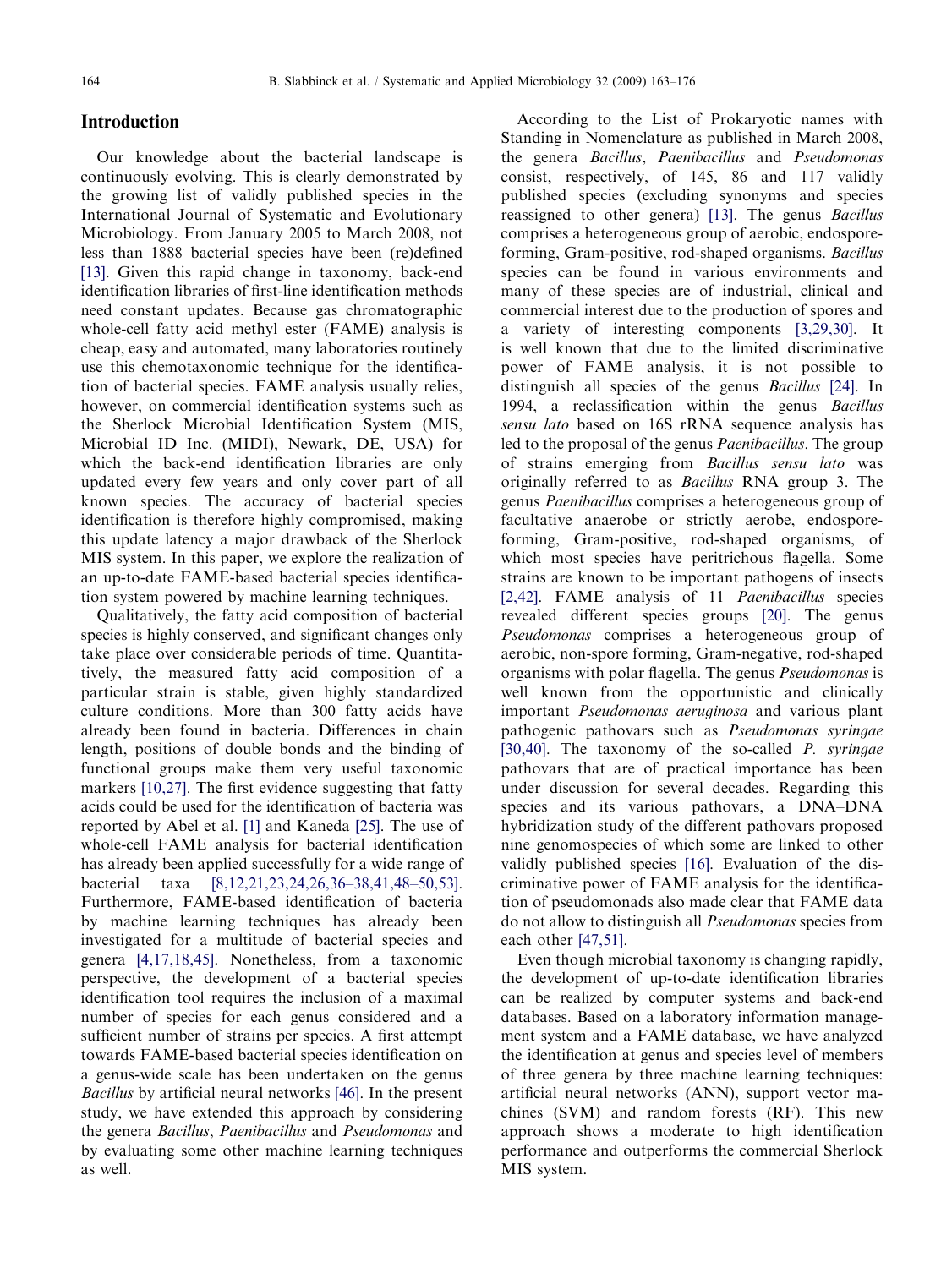## Materials and methods

# Bacterial strains and FAME analysis

To assure reproducible and interpretable results, all strains of the genera Bacillus, Paenibacillus and Pseudomonas were grown under standard conditions unless are as stated in Table S1. The protocol designed by MIDI Inc. (Newark, DE, USA) for the construction of the Sherlock MIS TSBA identification library has been followed. For aerobes, such as Bacillus, Paenibacillus and Pseudomonas, this protocol recommends 24 h of growth on trypticase soy broth agar (TSBA) at a temperature of  $28^{\circ}$ C. Following growth, on average 40 mg bacterial cells are harvested in the overlapping region of quadrants three and four of the streaked plates. Next, FAMEs are extracted by a four-step procedure of saponification, methylation, extraction and sample cleanup, and are finally analyzed by gas chromatography. Whole-cell bacterial FAME profiles resulting from gas chromatographic analysis following these standard growth conditions are further indicated as standard FAME profiles.

Collaborative FAME analysis research at the Laboratory of Microbiology (Ghent University, Belgium) as well as the  $BCCM^{TM}/LMG$  Bacteria Collection (Ghent University, Belgium) has resulted in the BAME@LMG database currently containing more than 67,000 bacterial FAME profiles. From this database, only those validly published Bacillus, Paenibacillus and Pseudomonas species represented by at least three standard FAME profiles were selected. With respect to the *Pseudomonas syringae* pathovars, the genomospecies taxonomy as suggested by Gardan et al. [\[16\]](#page-12-0) was followed. In March 2008, the BAME@LMG database contained 961, 378 and 1673 standard FAME profiles of 74 Bacillus (51%), 44 Paenibacillus (51%) and 95 Pseudomonas species (81%), respectively. An overview of the selected strains and FAME profiles is given in Table S1. From this database, separate Bacillus, Paenibacillus and Pseudomonas data sets were created. These three data sets were also merged into a single complete data set. Two versions of the complete data set were created by annotating the FAME profiles by their genus and species name, or by their genus name only. This resulted in a data set with 213 classes and a data set with 3 classes, respectively. The separate *Bacillus*, *Paeni*bacillus and Pseudomonas data sets contained, respectively, 71, 46 and 94 FAMEs; whereas the combined data set contained 105 FAMEs. Each FAME profile is represented as a vector of the different relative FAME peak area percentages as calculated by the Sherlock MIS using the TSBA50 peak naming method.

#### Sherlock MIS

Routine identification of bacterial species based on FAME analysis is traditionally performed by commercial systems such as Sherlock MIS (MIDI Inc., USA). According to the taxonomy as published in March 2008, the Sherlock MIS TSBA50 identification library contains, respectively, 30  $(21\%)$ , 18  $(21\%)$  and 31  $(26\%)$ validly published Bacillus, Paenibacillus and Pseudomonas species. In order to make a reliable comparison of our new identification approach with Sherlock MIS, of all species present in the data set, the identification results of only those species present in both the Sherlock MIS TSBA50 library and the selected BAME@LMG data sets were analyzed. For each identification strategy, identification is evaluated by considering the genus and species name associated with the highest identification output value. For Sherlock MIS, this is the species with the highest similarity index (SI) value. Subsequently, the number of correct identifications is averaged for each species, possibly represented by a different number of FAME profiles. However, in our approach, only FAME profiles correctly identified at genus level are considered for subsequent species identification. Finally, for each genus, a global average is calculated over all species.

## Experimental design

Two identification strategies have been evaluated. These strategies are schematically represented in [Fig. 1.](#page-3-0) In the stratified identification strategy, genus and species identification is performed by separate identification models. Identification is performed first at genus level, followed by identification at species level. For genus identification, the FAME profiles are only annotated by genus name. At species level, a species identification model is generated based on a genus-specific data set. This data set comprises only FAME profiles of the species of a particular genus, which are annotated by genus and species name. The second approach is the straight identification strategy. One single species identification model is generated based on the complete data set, in which the FAME profiles are annotated both by genus and species names.

For comparison with Sherlock MIS, the stratified identification strategy has been considered. For each species identification model, the training and test set combination resulting in the highest AUC value (see also below) is considered. Ultimately, identification at genus level is achieved by merging the respective training and test sets and by training and testing a genus identification model based on the merged data sets. As such, it is possible to identify the same profiles for genus and species identification and to rule out those profiles incorrectly identified at genus level. Importantly, the same machine learning technique is considered for all species identification models and the genus identification model. Even though it is possible that different machine learning techniques result in better performance on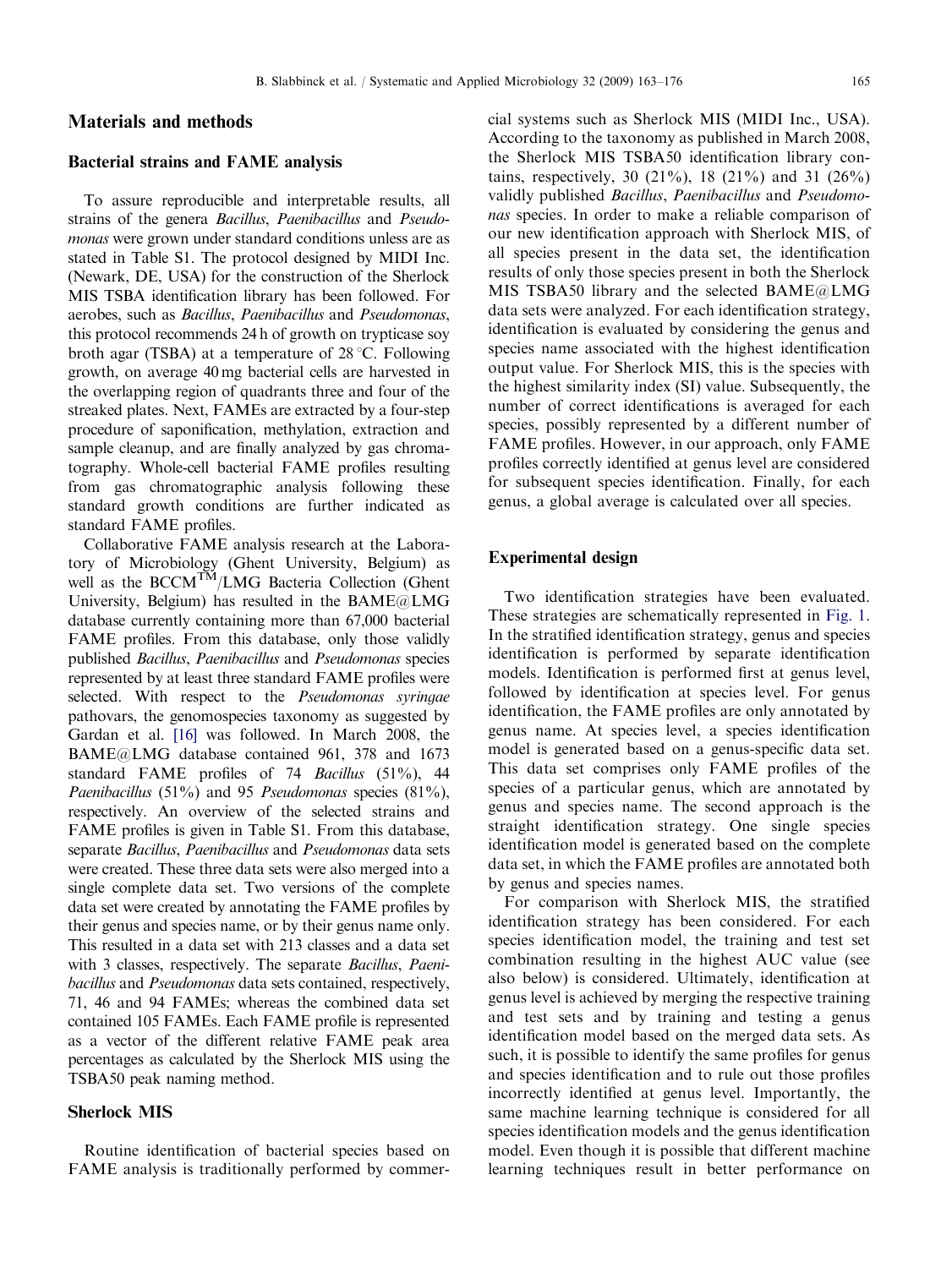<span id="page-3-0"></span>

Fig. 1. Schematic presentation of the experimental design. 1A/B. Stratified identification strategy. 1A. Genus identification is performed by the genus identification model. This model relies on the complete FAME data set in which the profiles are annotated by genus name (dark grey box). 1B. For each genus, a species identification model is built based on the FAME profiles corresponding to that specific genus. The respective FAME profiles are annotated by species name (light grey boxes). In both cases, each profile is labelled with the genus or species name associated with the highest output value. However, species identification is only performed for the genus associated with the highest output value following genus identification. 2. Straight species identification strategy. The complete data set of FAME profiles is annotated by genus and species name (dark grey box). Identification is performed by a single identification model. Each profile is labelled with the genus and species name associated with the highest output value.

different data sets, we have chosen to focus on the same technique for ease of implementation.

# Machine learning

#### Terminology

Classification and identification are terms used with different meanings in the fields of microbiology and machine learning. Whereas identification is similarly interpreted as assigning existing class labels to unknown bacterial organisms or data points, classification should be interpreted differently. In a taxonomic context, bacterial classification refers to the grouping of bacterial organisms based on genotypic and phenotypic similarities [\[30\].](#page-12-0) However, in machine learning, and more specifically in supervised classification, the goal of classification is to statistically describe the relationship between data points of various classes, given the class labels, by generalizing the observed trends on the data [\[31\]](#page-12-0). In the context of this paper, we refer to classification as the process of building computational models to distinguish between the FAME profiles of the different bacterial genera and species.

#### Artificial neural networks

ANNs are mathematical models inspired by biological neural systems, being constructed as complex networks of interconnected neurons. The architecture of an ANN is composed of information processing units, neurons, which are interconnected by weighted links. This architecture is typically visualized in layers. In this study, a feed-forward ANN is used with three neuron layers: one input layer, one hidden layer and one output neuron layer [\[31\].](#page-12-0) A feed-forward architecture implies a signal transfer from the input neurons towards the output neurons without feedback. Both the hidden neurons and the output neurons calculate a weighted sum of their input signals, known as the neuron activation. An activation function maps each activation value into a specific interval. The functions used are the sigmoid  $(s)$  and the bipolar sigmoid  $(b)$  functions, which map values into the intervals  $[0,1]$  and  $[-1,1]$ , respectively. The best combination of functions used on the hidden and output neurons must be empirically determined [\[31,46\].](#page-12-0) Each combination of an activation function  $f_1$  for the hidden neurons and an activation function for the output neurons  $f_2$  is further denoted as 'ANN  $f_1/f_2$ '. The number of input and the number of output neurons correspond to the number of FAMEs and the number of bacterial species present in the data set. The input neuron values correspond to the relative FAME peak area percentages, while the output neuron values correspond to a score for each bacterial species or genus. The hidden neurons govern the power and the complexity of the ANN as these neurons determine the number of connections and weights in the network. The optimal number of hidden neurons is set to the number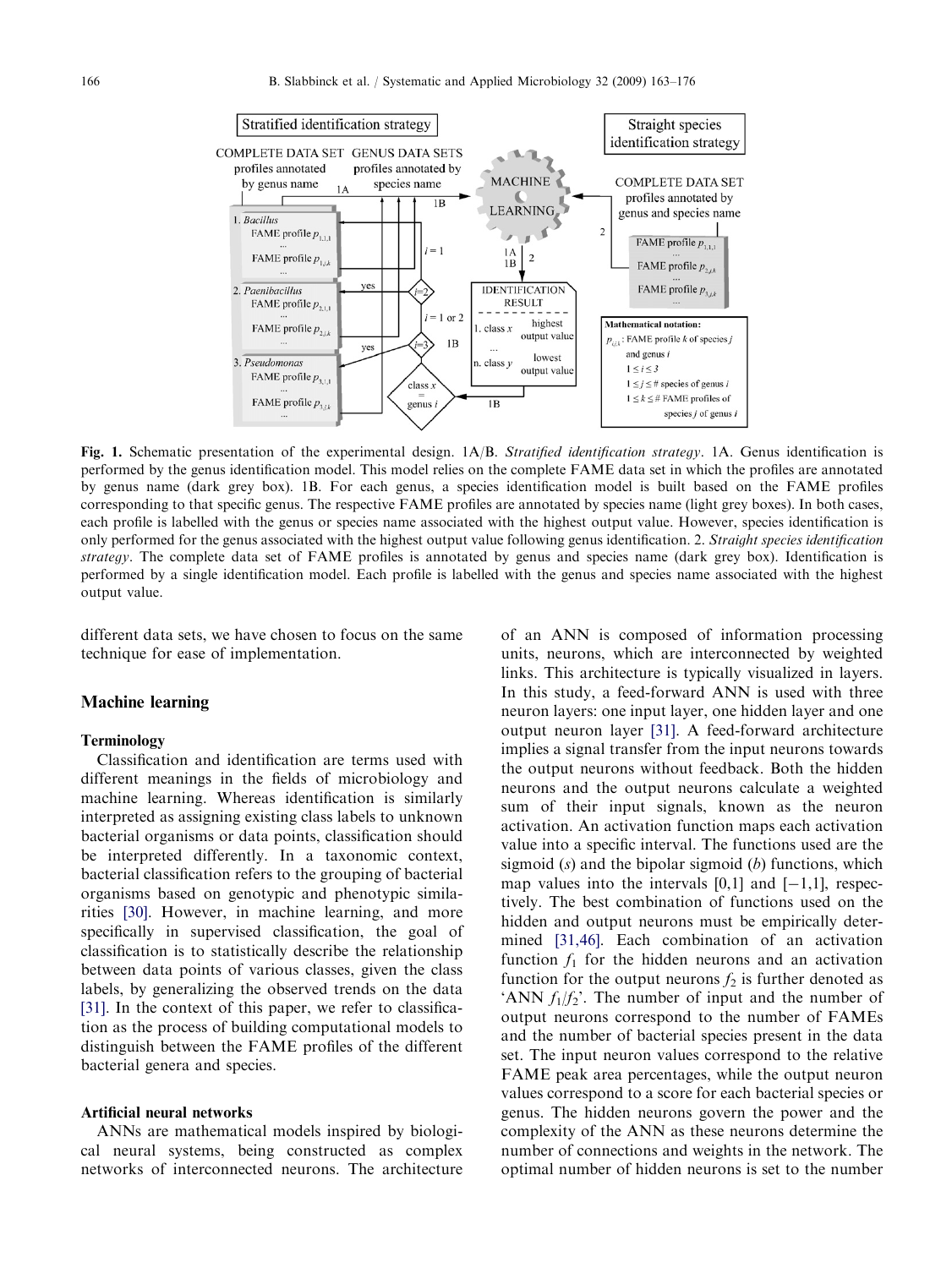resulting in the minimum mean squared validation error over a range of different numbers of hidden neurons [\[11\]](#page-12-0).

As each FAME profile is labelled with a genus name or a genus and species name, an error function is minimized by calculating the difference or error between the ANN output values and the target values [\[5\].](#page-12-0) Minimization is achieved using the backpropagation method, which involves three stages: feed-forward of the training data, calculation and backpropagation of the error, and adjustment of the weights. Optimal classification requires different phases or epochs. Optimization of the backpropagation method is done by the resilient propagation algorithm. To ensure generalization of the data and to prevent under- and overfitting, the early stopping method halts ANN training at the epoch corresponding to the minimum validation error [\[5,11,14,31,43\].](#page-12-0) Identification of FAME profiles using a trained ANN is done by labelling the profile with the genus and/or species name corresponding to the output neuron with the highest output score [\[11,14\].](#page-12-0)

The ANNs used in this study are implemented by the Neural Network Toolbox 4.0.3 of the MATLAB R14 software package.

#### Random forests

RF is an ensemble method based on bagging. Ensemble methods generate multiple classifiers and aggregate the results. Specifically, RF is an ensemble of classification trees. At each node of a classification tree, the best split is chosen among a subset of features randomly chosen at that node. In contrast, standard classification trees split each node based on all features available. RF performs very well compared to many other classifiers and is robust against overfitting [\[7\]](#page-12-0). To achieve optimal classification of the data, two parameters need to be optimized: the number of randomly chosen features at each node (Nf) and the number of trees to be grown in the forest  $(Nt)$ . Optimization of  $Nt$ is done by varying the number of trees from 1000 to 4000 by steps of 250 and by setting Nf on its default value, which equals the root of the number of FAMEs. The number leading to the minimum test error becomes the final number of trees. Optimization of  $Nf$  is done by setting Nf equal to its default value, twice the default value and half the default value. The number resulting in the minimum test error is selected [\[7,28\].](#page-12-0) The first step in the RF algorithm is the generation of  $Nt$  bootstrap samples from the original data set. These samples contain about two-thirds of the FAME profiles of the original data set. The remaining profiles are used as test set. For each bootstrap sample an unpruned tree is grown by the method previously described. Next, for each sample, the corresponding test profiles are predicted by the corresponding tree. At the end of the run, and over all samples, take the class which got most of the votes every time a given profile was present in a test set. The proportion of misclassifications averaged over all test profiles is taken as the overall error rate. New data can be predicted by aggregating the predictions of the  $Nt$  trees and selecting the label with the highest number of votes [\[7\].](#page-12-0)

The RFs used in this study are generated by the RandomForest software package [\[7\].](#page-12-0)

#### Support vector machines

SVMs map the FAME profiles, referred to as feature vectors in this context, to a higher dimensional feature space in which the mapped data is maximally separated by a hyperplane. On each side of this hyperplane two maximally separated, parallel hyperplanes are constructed. A larger distance or margin between both hyperplanes leads to a better generalization and classification of the data. The main principle of SVM theory corresponds to finding the feature vectors on the maximum margin hyperplanes. These points are called the support vectors, as once the SVM is trained, a significant proportion of the vectors can be discarded by retaining only the support vectors for identification. Although SVMs try to linearly separate the data in feature space, class distributions mostly overlap. This problem is resolved by allowing misclassifications and minimizing the corresponding penalties while maximizing the margin [\[6\].](#page-12-0) A more general solution is obtained by introducing a kernel function in the training algorithm. By using this kernel function, it is possible to apply non-linear functions to separate the different classes. In this study, the radial basis function kernel ('SVM RBF') and the linear kernel ('SVM lin') are used.

For the identification of bacteria, we are confronted with multiple species or classes. This multi-class classification problem is solved by considering a oneversus-others setting implying the construction of  $n$  twoclass SVMs, with  $n$  the number of species or genus classes considered. Consequently, each SVM separates one class from all the others. Optimization of the SVM parameters is achieved by grid search. FAME profiles are assigned the label corresponding to the class with the highest output value [\[6\]](#page-12-0).

The SVMs in this study are implemented by the libSVM software package [\[9\]](#page-12-0).

#### Validation

The initial data set is randomly split into a training set and a test set. The test set contains about one-third of the FAME profiles of each bacterial species and is used to test the classifiers on their ability to correctly identify the FAME profiles. This process is repeated ten times. In the ANN and SVM implementation, stratified crossvalidation is performed to prevent overfitting and to ensure generalization during the training process.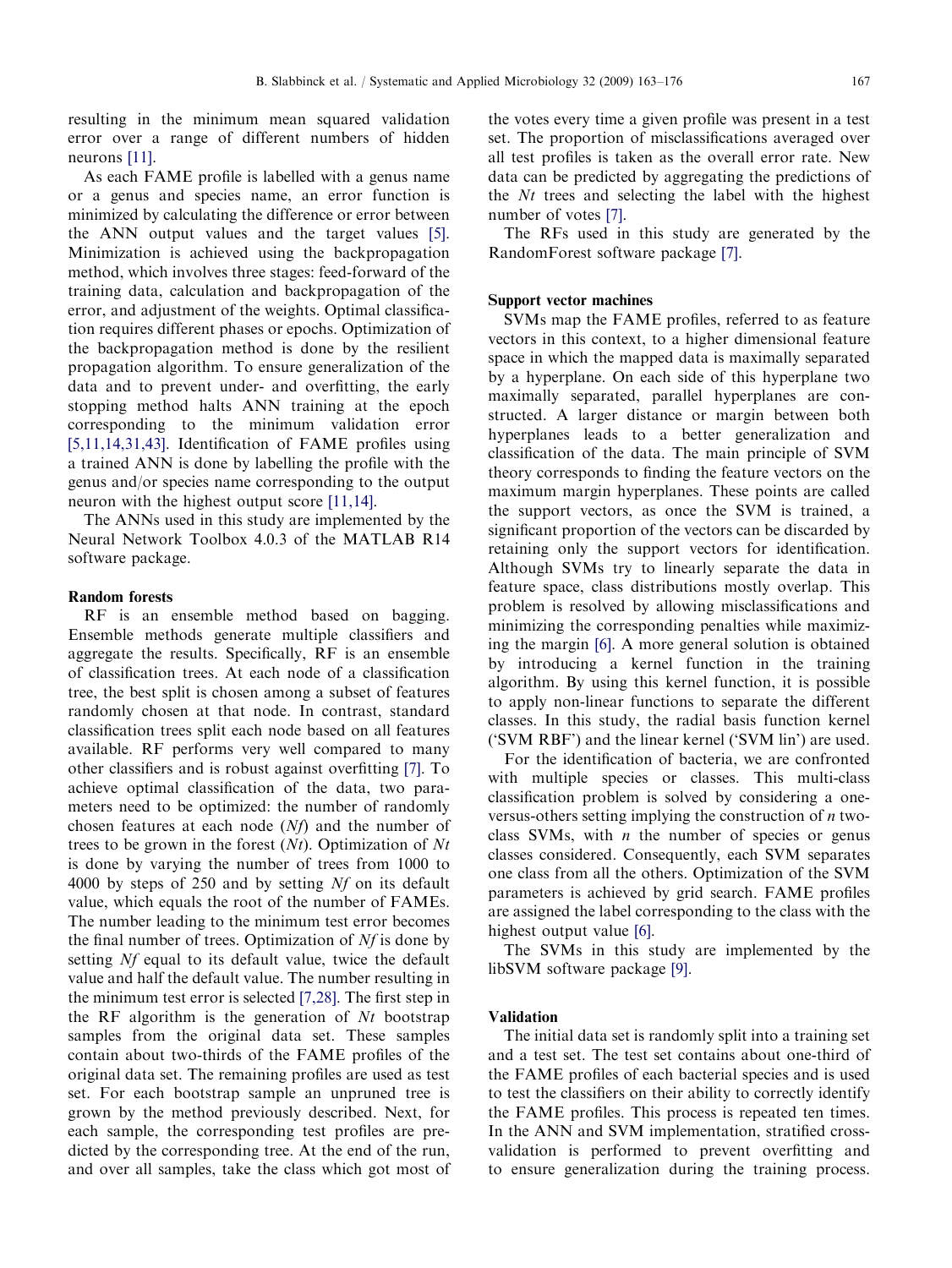Cross-validation is not performed with RF as this technique is robust against overfitting.

#### Statistical analysis

Statistical analysis is performed on the identification output scores of the respective machine learning technique. An output score corresponds to the probability of belonging to a certain class, which, in this study, represents either a species or a genus.

The choice of metrics for statistical analysis of the identification results is very important as these metrics should be insensitive to changes in the number of FAME profiles per species or per genus, and in the number of species per genus. In this study, three statistical metrics are used: receiver operating characteristic (ROC) curves, the mean sensitivity (Se) and the mean precision (Pr).

Receiver operating characteristic curves are highly appropriate due to their insensitivity to changes in class distribution [\[15,52\].](#page-12-0) ROC curves are built from a confusion matrix that results from a two-class classification. As we try to distinguish each species from all other species, the associated matrices are generated following the one-versus-others method. This implies that for each class or species, the corresponding profiles are labelled positive and the profiles of the other classes negative [\[44\]](#page-13-0). Next, for each one-versus-others classification and a certain threshold value, a confusion matrix is built by considering the output values of all test profiles. As such, a true positive (TP) corresponds to a positive profile with a value above the threshold. Accordingly, a value under the threshold leads to a false negative (FN). Dividing the total number of TP by the sum of the total number of TP and FN results in the true positive rate (TPR). A negative profile with an output value above the threshold is a false positive (FP). In the other case, the profiles are true negatives (TN). Analogous to the TPR, the corresponding false positive rate is calculated (FPR). Plotting the TPR of the classifier on the Y-axis and the FPR on the X-axis of a two-dimensional graph results in a point showing how well the model classified the data for a certain choice of threshold value. Instead of visualizing the performance of a classifier by a single point, a ROC curve is created by varying the threshold between the minimum and the maximum output values. In this study, this corresponds to the values  $0$  and  $-1$ , and 1. The variation step is set by ranking all FAME profiles in the test set based on their output values. Hereby, the output value of each FAME profile corresponds to a threshold value and, thus, to an additional point in the ROC graph. The diagonal line  $y = x$  represents the strategy of randomly guessing classes. To compare different classifiers, in practice it is common practice to use the area under the ROC curve (AUC). Statistically, the AUC represents the probability that a classifier will assign a randomly chosen positive

instance a higher score than a randomly chosen negative instance [\[15\].](#page-12-0) Classification of  $n$  classes in a one-versusothers setting implies the calculation of  $n$  AUC values. As an overall performance measure, we calculate the mean of the different AUC values, analogously to Hand and Till [\[19\],](#page-12-0) who calculated an overall AUC value as the mean AUC for each pair of classes.

Similar to the calculation of the overall AUC, the overall Se and Pr are calculated. By calculating for each species the Se and Pr and averaging it over all species, a performance metric is obtained showing the Se and Pr variation over all species. Instead of using a threshold value to calculate the number of TP, the winner-take-all rule assigns the species or genus label with the highest output value to each FAME profile. Similarly as described above, the TP, FP, FN and TN values are calculated. Se corresponds to the percentage of positive data points that are predicted correctly, while Pr corresponds to the percentage of positive results that are true positives.

As each technique is performed ten-fold, this finally leads to a mean overall AUC and a mean overall Se and Pr. These metrics will be further denoted as AUC, Se and Pr.

## **Results**

#### Stratified identification strategy

In the stratified identification setting, genus identification is performed preliminary to species identification. A detailed report of the accuracy values is given in [Table 1](#page-6-0).

[Fig. 2](#page-7-0) shows the accuracy of the Bacillus, Paenibacillus and Pseudomonas species and genus classification. As could be expected, the three machine learning techniques have resulted in a very high FAME-based genus classification performance.

[Figs. 3 and 4](#page-7-0) show the identification performance of each machine learning technique. At genus level, among all experiments, the highest Se value of  $0.994 \pm 0.005$  and Pr value of  $0.993 \pm 0.008$  is attained with the SVM RBF model. The multi-class confusion matrix of this experiment is shown in [Table 2](#page-8-0). At species level and for each genus considered, the identification accuracies are different for the three machine learning techniques. Among all Bacillus species identification experiments, RF has resulted in the highest Se value of  $0.885+0.216$ and Pr value of  $0.926 \pm 0.143$ . However, these values are not resulting from the same experiment. For Paenibacillus species identification, among all experiments, the highest Se value and Pr value are achieved by RF:  $0.974 + 0.092$  and  $0.981 + 0.081$ , respectively. Among all Pseudomonas species identification experiments, RF has led to the highest Se value of  $0.689 \pm 0.350$  and Pr value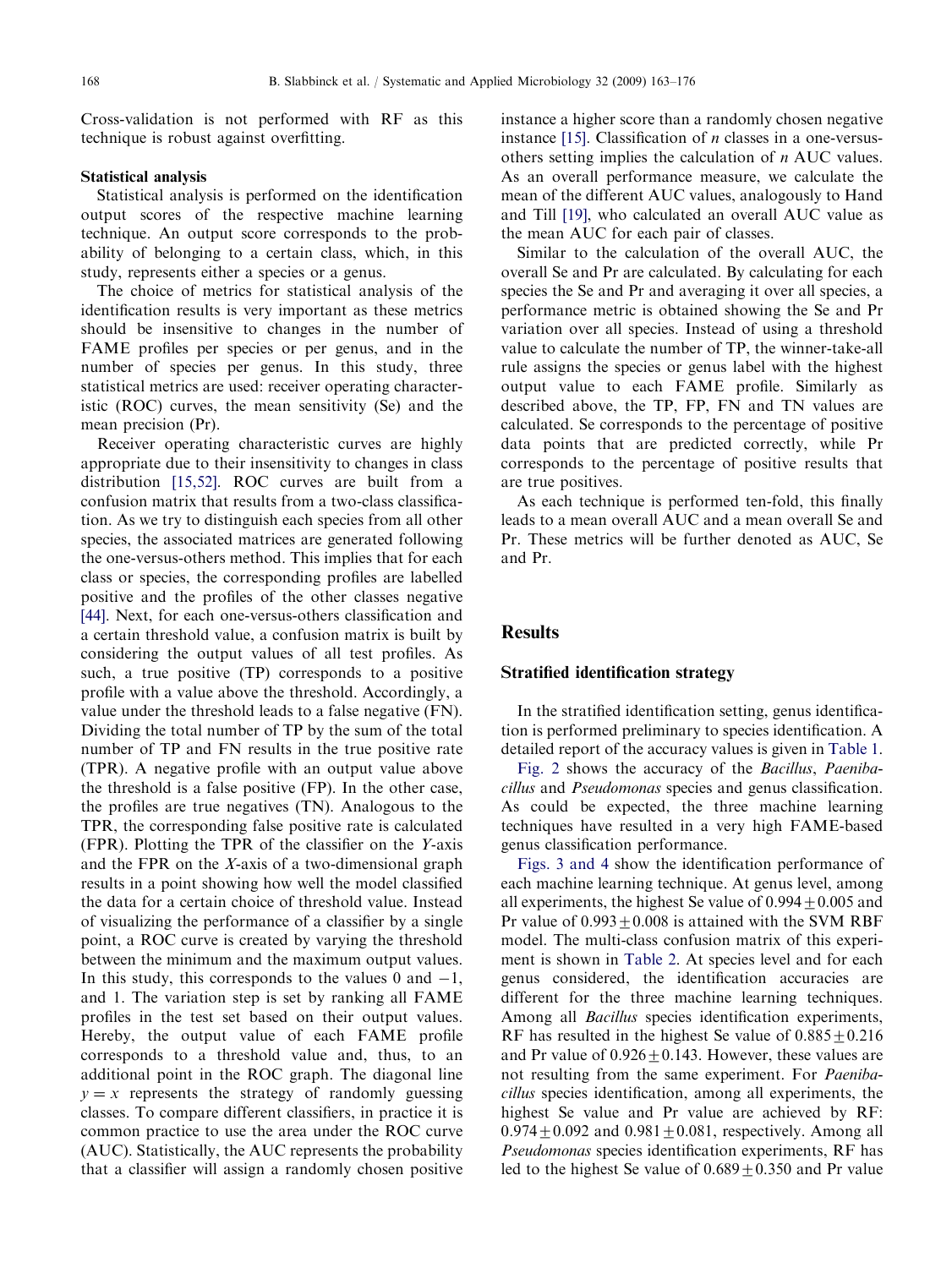<span id="page-6-0"></span>Table 1. Overview of the results for genus and species identification.

| Metric         | Identification<br>strategy | ANN, $s/s$ | ANN, $b/s$ | ANN, $b/b$ | ANN, $s/b$ | RF      | SVM,<br><b>RBF</b> | SVM, lin |
|----------------|----------------------------|------------|------------|------------|------------|---------|--------------------|----------|
| $\mathbf{AUC}$ | Stratified ID              |            |            |            |            |         |                    |          |
|                | Genus                      | 0.992      | 0.992      | 0.991      | 0.993      | 0.998   | 0.997              | 0.996    |
|                |                            | (0.004)    | (0.006)    | (0.006)    | (0.003)    | (0.001) | (0.002)            | (0.002)  |
|                | <b>Bacillus</b>            | 0.966      | 0.972      | 0.966      | 0.964      | 0.988   | 0.981              | 0.977    |
|                |                            | (0.011)    | (0.008)    | (0.008)    | (0.011)    | (0.007) | (0.005)            | (0.008)  |
|                | Paenibacillus              | 0.970      | 0.971      | 0.971      | 0.965      | 0.990   | 0.976              | 0.983    |
|                |                            | (0.008)    | (0.014)    | (0.007)    | (0.013)    | (0.015) | (0.013)            | (0.005)  |
|                | Pseudomonas                | 0.944      | 0.951      | 0.950      | 0.937      | 0.987   | 0.979              | 0.979    |
|                |                            | (0.008)    | (0.005)    | (0.006)    | (0.014)    | (0.003) | (0.003)            | (0.003)  |
|                | Straight ID                | 0.971      | 0.973      | 0.974      | 0.964      | 0.991   | 0.988              | 0.988    |
|                |                            | (0.003)    | (0.004)    | (0.004)    | (0.005)    | (0.002) | (0.002)            | (0.002)  |
| Se             | Stratified ID              |            |            |            |            |         |                    |          |
|                | Genus                      | 0.979      | 0.978      | 0.979      | 0.978      | 0.977   | 0.985              | 0.979    |
|                |                            | (0.006)    | (0.007)    | (0.009)    | (0.005)    | (0.006) | (0.005)            | (0.006)  |
|                | <b>Bacillus</b>            | 0.753      | 0.740      | 0.731      | 0.748      | 0.847   | 0.544              | 0.457    |
|                |                            | (0.028)    | (0.024)    | (0.024)    | (0.036)    | (0.021) | (0.053)            | (0.036)  |
|                | Paenibacillus              | 0.753      | 0.734      | 0.724      | 0.749      | 0.901   | 0.610              | 0.551    |
|                |                            | (0.047)    | (0.037)    | (0.045)    | (0.046)    | (0.040) | (0.068)            | (0.044)  |
|                | Pseudomonas                | 0.551      | 0.537      | 0.501      | 0.523      | 0.673   | 0.281              | 0.272    |
|                |                            | (0.039)    | (0.037)    | (0.035)    | (0.047)    | (0.014) | (0.028)            | (0.026)  |
|                | Straight ID                | 0.669      | 0.669      | 0.633      | 0.634      | 0.732   | 0.239              | 0.232    |
|                |                            | (0.021)    | (0.016)    | (0.032)    | (0.021)    | (0.015) | (0.011)            | (0.01)   |
| Pr             | Stratified ID              |            |            |            |            |         |                    |          |
|                | Genus                      | 0.9835     | 0.981      | 0.984      | 0.984      | 0.982   | 0.989              | 0.983    |
|                |                            | (0.004)    | (0.007)    | (0.004)    | (0.003)    | (0.004) | (0.003)            | (0.006)  |
|                | <b>Bacillus</b>            | 0.812      | 0.798      | 0.803      | 0.748      | 0.908   | 0.829              | 0.751    |
|                |                            | (0.03)     | (0.026)    | (0.031)    | (0.036)    | (0.013) | (0.043)            | (0.055)  |
|                | Paenibacillus              | 0.815      | 0.796      | 0.775      | 0.803      | 0.947   | 0.775              | 0.800    |
|                |                            | (0.049)    | (0.036)    | (0.043)    | (0.062)    | (0.018) | (0.264)            | (0.247)  |
|                | Pseudomonas                | 0.671      | 0.669      | 0.645      | 0.643      | 0.851   | 0.708              | 0.688    |
|                |                            | (0.023)    | (0.041)    | (0.031)    | (0.038)    | (0.023) | (0.035)            | (0.021)  |
|                | Straight ID                | 0.745      | 0.757      | 0.728      | 0.718      | 0.882   | 0.661              | 0.634    |
|                |                            | (0.026)    | (0.022)    | (0.031)    | (0.021)    | (0.009) | (0.019)            | (0.031)  |

Classification performance is indicated by the area under the ROC curve (AUC). Identification performance is indicated by sensitivity (Se) and precision (Pr). Results are reported for two identification strategies: stratified and straight identification (ID). The stratified identification strategy performs identification at genus level and at species level for the three genera: Bacillus, Paenibacillus and Pseudomonas. Three machine learning techniques are used: artificial neural networks (ANN) with a sigmoid (s) and/or bipolar sigmoid (b) activation function on the hidden and output neurons  $(f_1/f_2)$ , random forests (RF) and support vector machines (SVM) with RBF and linear (lin) kernel. Performance values and standard deviations are reported. Highest performance values are indicated in bold face.

of  $0.887 \pm 0.201$ . These values are not resulting from the same experiment. Overall, the three machine learning techniques have resulted in a very high FAME-based genus identification performance. In the case of species identification, RF and ANN have outperformed SVM with a clear and distinct advantage for RF. From these statistics, it can be concluded that it is possible to achieve a moderate to good accuracy for FAME-based Bacillus, Paenibacillus and Pseudomonas species identification by machine learning.

## Straight species identification strategy

Table 1 and [Figs. 2–4](#page-7-0) also show classification and identification accuracies of ANN, RF and SVM for the data set covering the species of all three genera. This strategy concerns a straight species identification in which genus identification is not considered. Generally, a good FAME-based species classification performance has been achieved by the three techniques. Among all species identification experiments, the highest Se value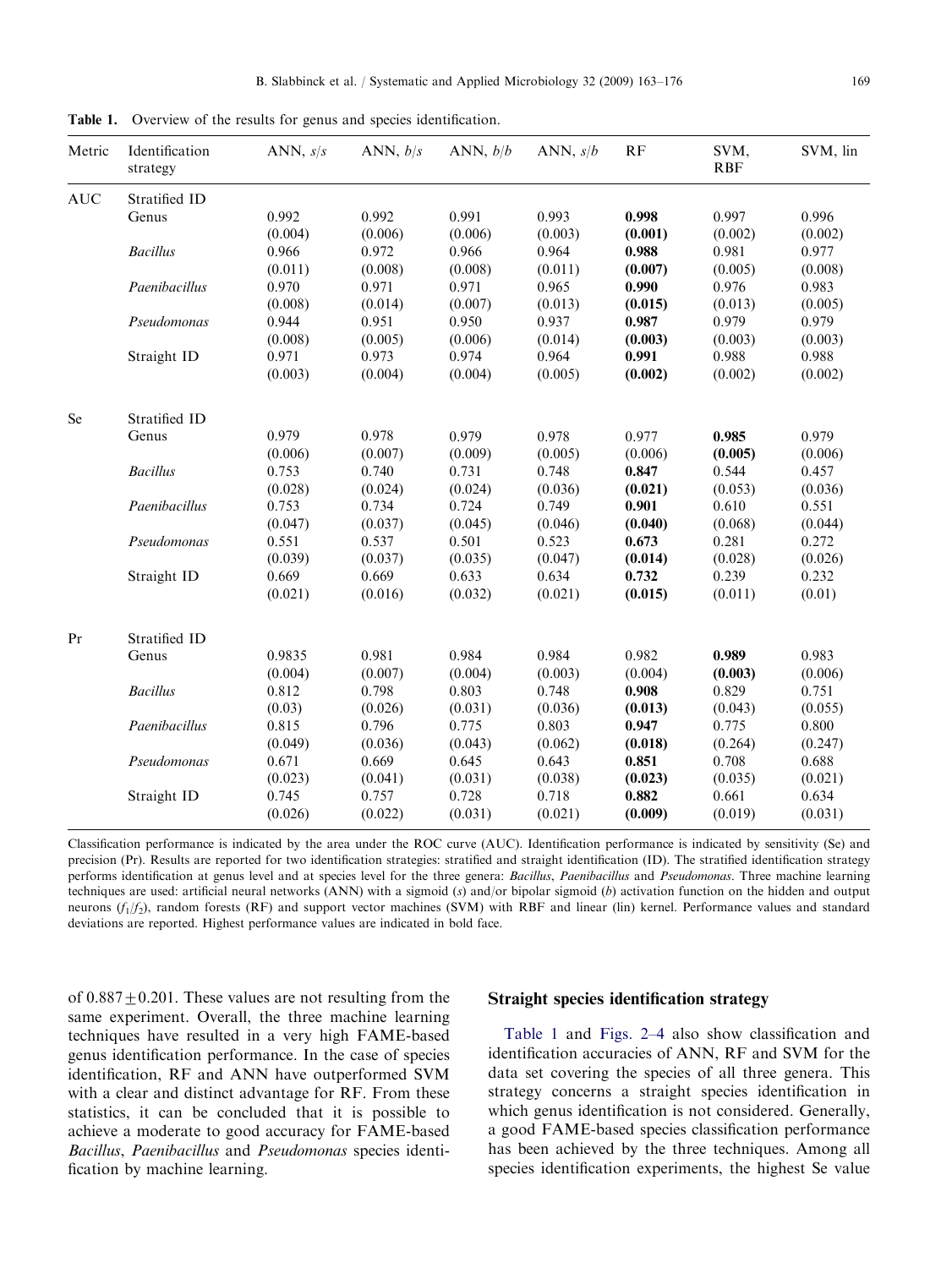<span id="page-7-0"></span>

Fig. 2. Overview of the area under the ROC curve (AUC) values resulting from species classification of the genera Bacillus, Paenibacillus and Pseudomonas, genus classification and overall species classification. The different machine learning techniques used for classification are artificial neural networks  $(ANN)$  with a sigmoid  $(s)$  and/or bipolar sigmoid  $(b)$  activation function on the hidden and output neurons, random forests (RF) and support vector machines (SVM) with a RBF and linear kernel.



Fig. 3. Overview of the sensitivity values resulting from species identification of the genera Bacillus, Paenibacillus and Pseudomonas, genus identification and overall species identification. The different machine learning techniques used for identification are artificial neural networks (ANN) with a sigmoid  $(s)$  and/or bipolar sigmoid  $(b)$  activation function on the hidden and output neurons, random forests (RF) and support vector machines (SVM) with a RBF and linear kernel.



Fig. 4. Overview of the precision values resulting from species identification of the genera Bacillus, Paenibacillus and Pseudomonas, genus identification and overall species identification. The different machine learning techniques used for identification are artificial neural networks (ANN) with a sigmoid  $(s)$  and/or bipolar sigmoid  $(b)$  activation function on the hidden and output neurons, random forests (RF) and support vector machines (SVM) with a RBF and linear kernel.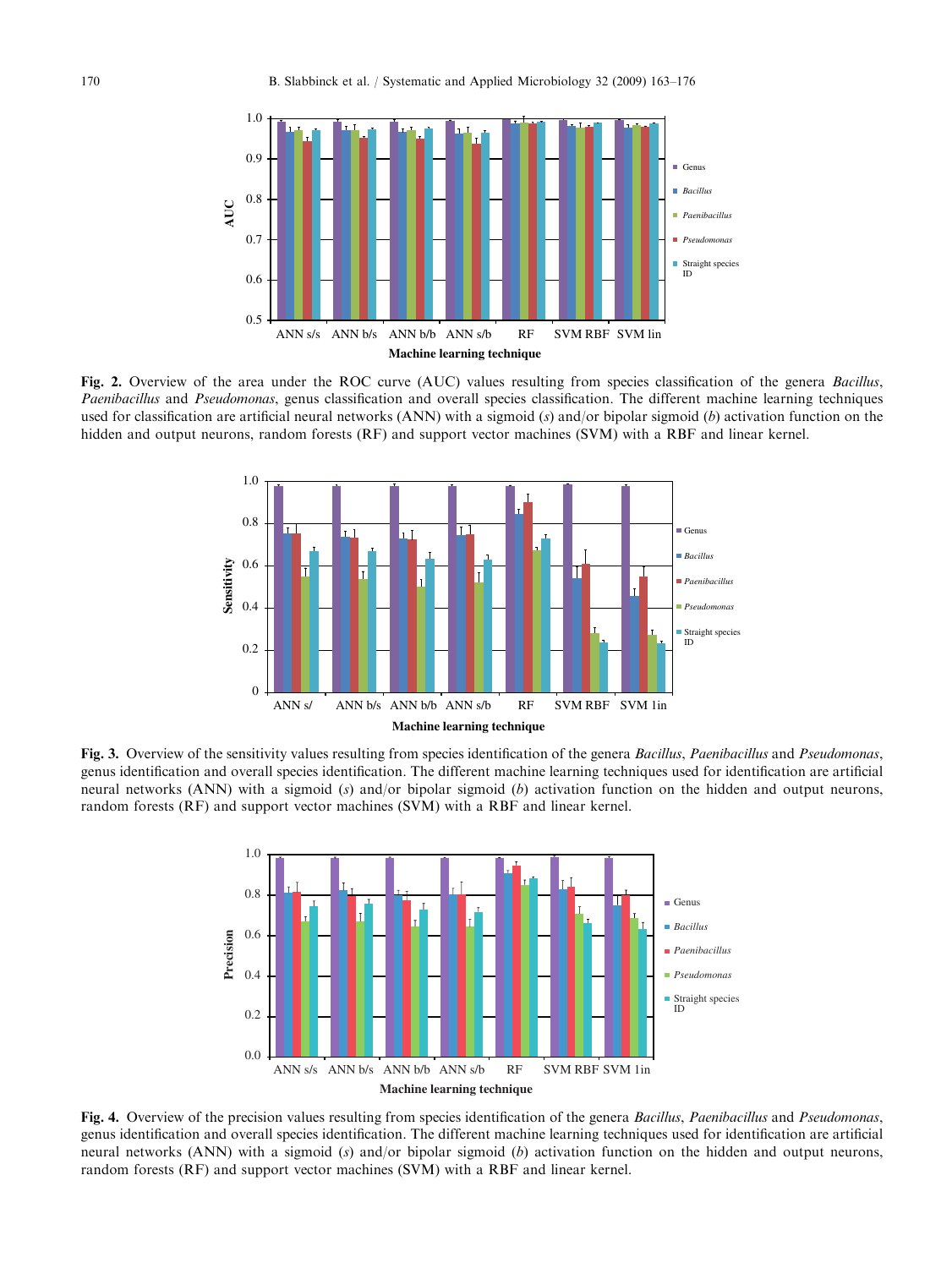<span id="page-8-0"></span>and Pr value have been  $0.764 \pm 0.332$  and  $0.898 \pm 0.186$ , respectively. Generally, RF and ANN have outperformed SVM. From these statistics, it can be concluded that FAME-based species identification RF results in a moderate accuracy.

#### Comparison with Sherlock

Fig. 5 shows a comparison between the Bacillus, Paenibacillus and Pseudomonas species identification accuracies obtained with the RF technique in the stratified strategy setup and with the TSBA50 identification library of Sherlock MIS. For each genus, species identification is done by selecting the RF model resulting in the highest AUC value. Identification is only based on those species present in both the BAME@LMG data set and the Sherlock MIS identification library. Moreover, species identification is only considered following correct identification at genus level. For example, a Bacillus profile is not further taken into account when it is identified as Paenibacillus in the genus identification model. Identification at genus level is performed by RF and performance has been nearly perfect. Three Bacillus profiles have been rejected due to identification as Paenibacillus and

Table 2. Multi-class confusion matrix resulting from genus identification by the best SVM experiment.

| <b>Bacillus</b> | 317 |     |     |
|-----------------|-----|-----|-----|
| Paenibacillus   |     | 125 |     |
| Pseudomonas     |     |     | 557 |

The number of correct predictions are presented on the main diagonal, the other cell values show the number of incorrect predictions. Row labels correspond to the true genus names, column labels correspond to the predicted genus names.

one Paenibacillus profile has been rejected due to identification as Bacillus. For the three genera, a distinct gap is observed between the RF identification performance and the Sherlock MIS performance. On average, 78.28%, 94.49% and 75.65% of the Bacillus, Paenibacillus and Pseudomonas species have been correctly identified by RF where Sherlock MIS by the TSBA50 identification library has only achieved 55.77%, 51.22% and 27.00% species identification accuracy. Generally, the machine learning approach has significantly outperformed the commercial identification system for species identification in the three bacterial genera.

## **Discussion**

#### Stratified identification strategy

The results obtained indicate that, when considering FAME data, the three machine learning techniques RF, ANN and SVM result in nearly perfect genus identification. A first approach towards FAME-based identification of bacterial genera by machine learning has been performed by Bertone et al. [\[4\]](#page-12-0) and Giacomini et al. [\[17,18\]](#page-12-0) who successfully identified a limited number of marine and environmental bacteria at genus level by ANN. The researchers have concluded that FAMEs are good biomarkers for bacterial genus identification and that it would be worthwhile to build a FAME-based bacteria identification system at species level. In a taxonomic context, a first in-depth study on FAMEbased species identification by machine learning techniques has been performed for the genus Bacillus by Slabbinck et al. [\[46\]](#page-13-0). From this study, we concluded that species identification by FAME data and machine learning techniques is very promising, taking into



Fig. 5. Comparison of the identification performance by random forests and Sherlock MIS (MIDI Inc., Newark, DE, USA). For each genus, the random forests model resulting in the highest identification performance is used.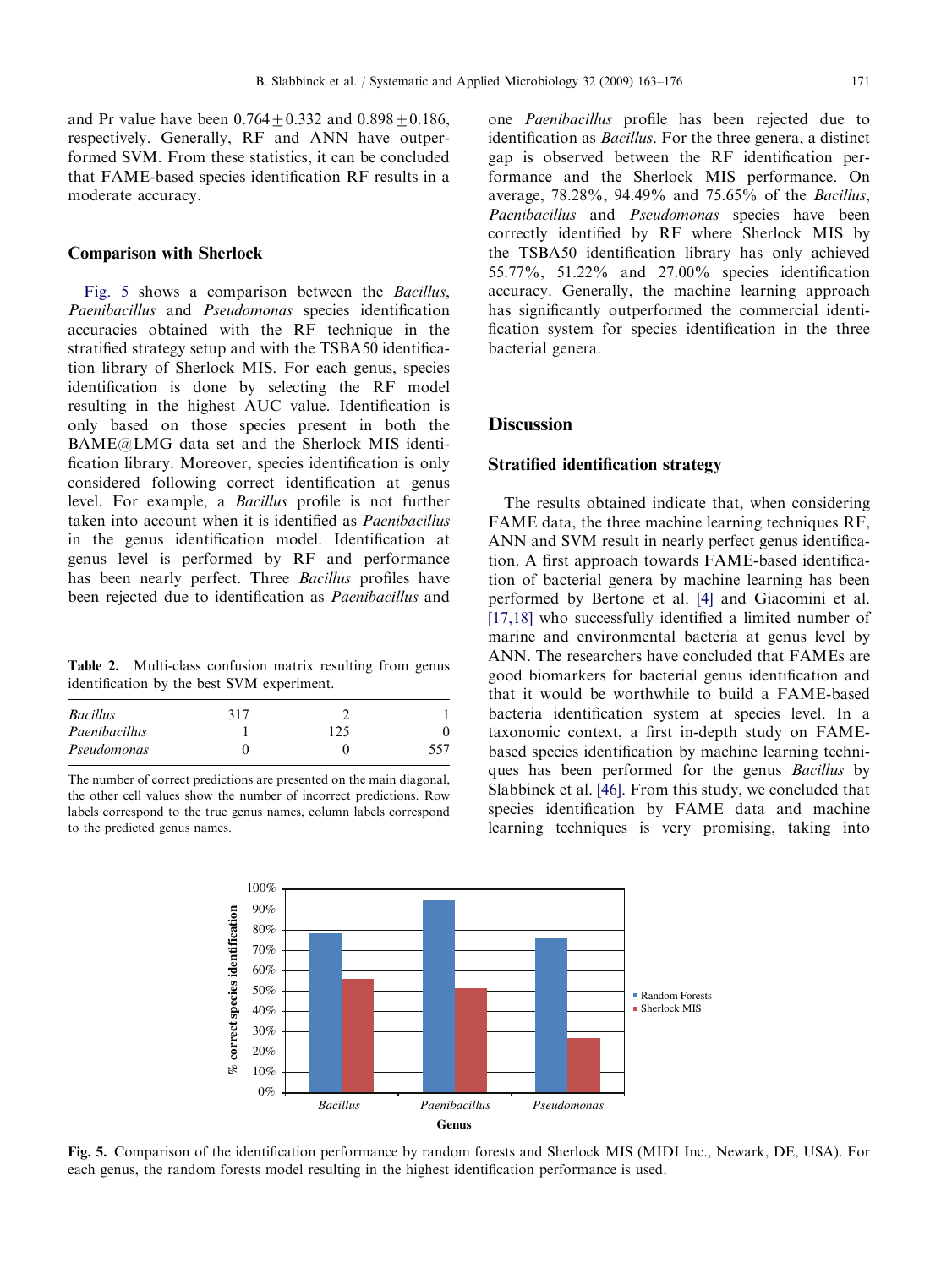account the limited resolution of FAME analysis for species discrimination. The present study has extended the scope by evaluating species identification in the genera Bacillus, Paenibacillus and Pseudomonas by three machine learning techniques: RF, ANN and SVM. These genera have been selected because two genera (Bacillus and Paenibacillus) belong to the same phylum and are distantly related to the third genus (Pseudomonas) which belongs to a different phylum. From a genus-wide identification perspective, all genera are represented in the BAME@LMG database by a sufficient number of species to cover at least half of the validly published species. When considering genus classes only, the three genera Bacillus, Paenibacillus and Pseudomonas can easily be distinguished from each other based on FAME data. Furthermore, analysis of the multi-class confusion matrices show that misclassifications of the FAME profiles are mainly due to misclassifications of Bacillus profiles as Paenibacillus, and conversely (example given in [Table 2\)](#page-8-0). This result was expected as both genera are evolutionary more related to each other than to the genus Pseudomonas. Nonetheless, genus identification is surprisingly good when taking into account that the genera Bacillus and Paenibacillus were reported as hard to distinguish from each other based on numerical FAME analysis [\[20,24\].](#page-12-0) Even though, as different bacterial genera can possibly be hard to distinguish based on FAME data, the strategy of selecting the highest output value will fail when extending the taxonomic scope towards dozens of bacterial genera. Therefore, the development of an alternative scoring and weight mechanism will become indispensable for reliable genus and species identification.

Kämpfer [\[24\]](#page-12-0) concluded that fatty acid analysis has a potential for species differentiation within the genus Bacillus. The application of machine learning techniques for FAME-based Bacillus species identification has supported this hypothesis. The identification results indicate that species of the genus Bacillus can be distinguished and that the application of RF has resulted in the best identification accuracy. From a taxonomic perspective, some species are closely related and are consequently assigned to a species group such as the Bacillus subtilis and Bacillus cereus groups. Integration of this prior knowledge into computational classification models has confirmed that wrong identifications are mostly due to identifications as species of the same group [\[46\]](#page-13-0). Moreover, species that are more distantly related through evolution might also show highly similar FAME patterns. Taking into account this information about species groups and species distinctness, and the presence of 74 Bacillus classes, the identification accuracy achieved by RF can be considered as remarkably high.

Similar to the FAME analysis of Kämpfer [\[24\]](#page-12-0), Heyndrickx et al. [\[20\]](#page-12-0) concluded that FAME analysis allows genus identification and identification of Paenibacillus species into several species groups. As about one-fourth of the species in the genus Paenibacillus has been validly published since January 2006, no in-depth study of species discrimination by FAME analysis has previously been performed. Our identification results show that species in the genus Paenibacillus can be distinguished from each other based on their FAME profiles and machine learning techniques.

Identification results show that Pseudomonas species are harder to distinguish compared to those of Bacillus and Paenibacillus. Fatty acid analysis of pseudomonads has been a matter of discussion for several decades  $[22,32-35,39,53]$ . Two broad studies on this issue were reported by Stead et al. [\[47\]](#page-13-0) and Vancanneyt et al. [\[51\]](#page-13-0) showing that analysis of whole-cell fatty acid fingerprints of pseudomonad strains revealed major groups and subgroups corresponding well to the groupings based on DNA–DNA and DNA–rRNA hybridization techniques. The strains of rRNA group I in the study of Vancanneyt et al. [\[51\]](#page-13-0) represented 29 different and validly described Pseudomonas species which could be grouped into four major FAME subgroups. Subgrouping of various phytopathogenic species was also found. The authors demonstrated that whole-cell fatty acid data show some qualitative and quantitative differences among the various subgroups and concluded that some species can only be distinguished based on smaller quantitative differences [\[47,51\]](#page-13-0). Nonetheless, machine learning techniques clearly take advantage of these quantitative differences as the RF identification results show that on average 68.90% of the species are assigned a correct species label. The above-mentioned issues are, however, not the only reason for a lower identification percentage. As mentioned in the introduction, taxonomy of the genus Pseudomonas has been under revision for several decades. In particular, the taxonomic position of various pathovars is still under discussion. In the present study, we have chosen to follow the Pseudomonas syringae taxonomy as proposed by Gardan et al. [\[16\]](#page-12-0). Both the limitations of whole-cell FAME analysis and the uncertainties in the taxonomic position of various Pseudomonas species seem like the two main reasons of the lower identification percentage. Nonetheless, RF maximally exploits the FAME analysis resolution to distinguish Pseudomonas species on a genus-wide scale.

From all the machine learning techniques evaluated in this study, the best identification accuracy has been achieved by RF while SVM has resulted in the worst accuracy. The application of SVMs has resulted in a very poor identification performance, which can possibly be due to two main reasons. Besides the choice of an inappropriate kernel, it is possible that the many species classes with only few FAME profiles per class play a crucial role in SVM classification. Even though SVM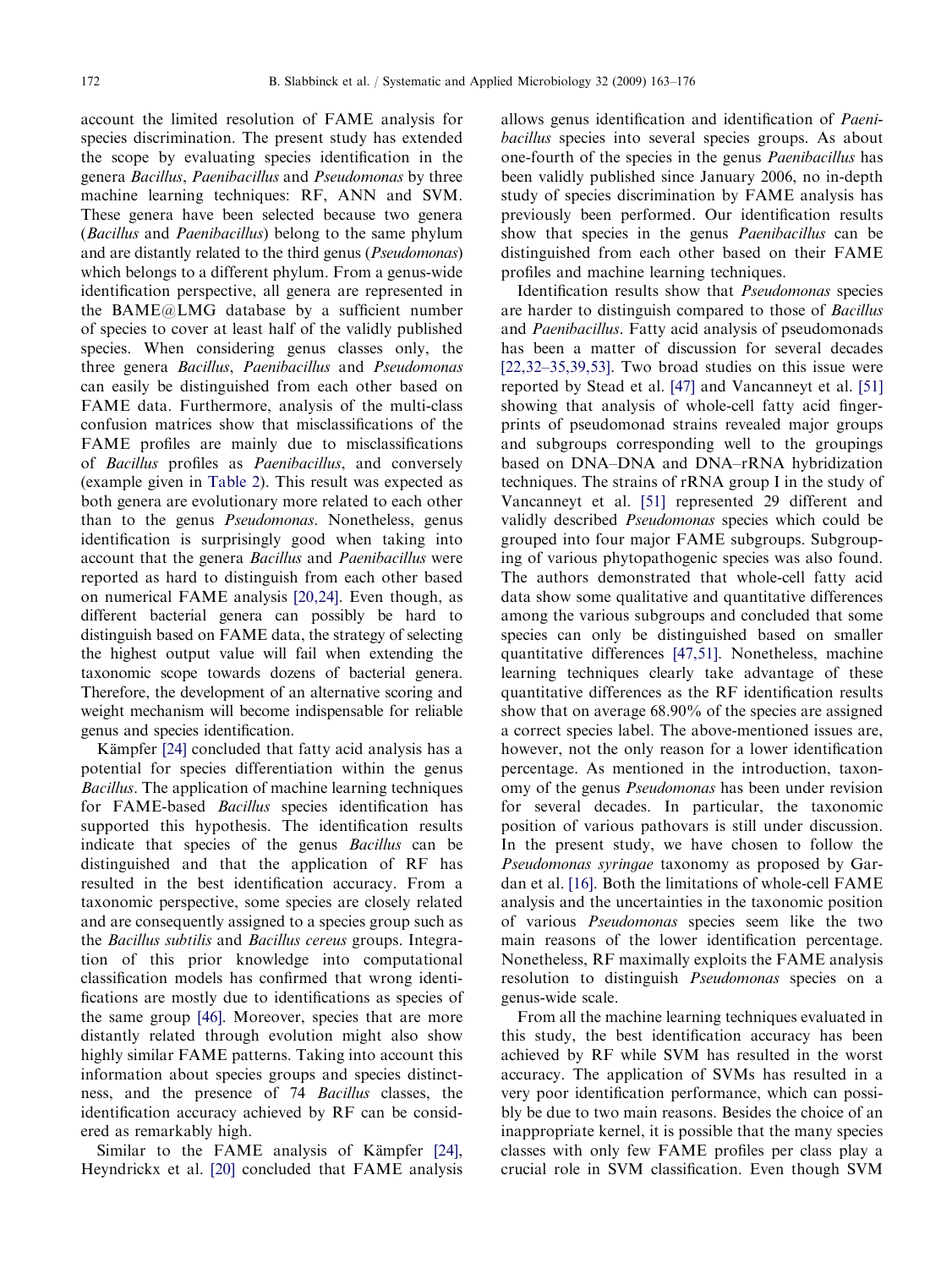analysis has been performed using the one-versus-others approach, the LibSVM software actually performs a one-versus-one classification. The main disadvantage of this method is bad performance when handling two classes which contain only few data points per class. This is the case in our setup as the species classes contain only few FAME profiles. Consequently, FAME-based SVM identification is biased to a certain degree. Consequently, future identification will be performed by the random forests technique. Future work on the evaluation of the power of FAME analysis to discriminate between one and more species and its integration into identification models will ultimately improve FAME-based species identification and contribute to a better first-line identification.

#### Straight species identification strategy

Instead of considering a layered identification system, it is also possible to build a single model including all species classes. However, results indicate that the identification accuracy of this approach is confined by the genus Pseudomonas which has the largest number of species and profiles and, thus, has a larger weight in the calculation of the statistical metrics. Besides this, additional issues should be taken into account. The complete data set comprises 213 classes of which some have few data points per class. This leads to a much harder classification task compared to only 3 genus classes with many data points per class and, subsequently, 74, 44 and 95 species classes. Moreover, considering the rapidly evolving taxonomy, retraining of the complete model will become necessary in order to achieve up-to-date identification. More classes also result in a longer training time. In contrast, in a layered system only those species identification models which correspond to updated data sets need to be retrained. As such, dropping the genus identification model should not be an option as a layered system clearly results in better identification performance and better scalability.

#### Comparison with Sherlock MIS

Up until now, identification of FAME profiles has traditionally relied upon commercial identification systems such as Sherlock MIS (MIDI Inc., USA). Even though Sherlock MIS is considered one of the standard technologies for routine FAME-based bacterial identification, the commercially exploited identification system has one main disadvantage when aiming at genuswide identification. As mentioned in the Materials and methods section, the TSBA50 library contained only 30 of the 142 validly published Bacillus species, 18 of the 86 validly published Paenibacillus species and 31 of the 112 validly published Pseudomonas species. By making use of the BAME@LMG database and machine learning techniques, we have been able to partially fill this gap and to respond to the dynamic character of taxonomy by rapidly creating new data sets and training new up-to-date identification models. Given the fact that Sherlock MIS is a pioneer in FAME analysis, this system is a good benchmark to compare the power of both identification systems. However, reliable benchmarking is only possible by taking into consideration only those Bacillus, Paenibacillus and Pseudomonas species that are present in both the BAME@LMG data set and the TSBA50 identification library. In the present study, a FAME profile has been identified at genus level and, subsequently, at species level by one of the species identification models following successful genus identification. Based on the highest output scores, significantly better identification results are achieved by the machine learning approach. The RF method correctly identifies on average 78.28% of the Bacillus species, 94.49% of the Paenibacillus species and 75.65% of the Pseudomonas species. This is in contrast to the Sherlock MIS which correctly identifies only 55.77%, 51.22% and 27% of the respective species. The main reason for this gap can be found in the different approach of identification. Sherlock MIS calculates correlation values between unknown FAME profiles and the TSBA50 identification library entries based on the Mahalanobis distance where, in contrast to MIDI, machine learning techniques take advantage of learning from the data. Based on the knowledge inside the different data classes, machine learning techniques learn to distinguish the different classes from one another. Next, probability values are given to an unknown FAME profile of belonging to each class. It is clear that machine learning really takes advantage of learning from the data in contrast to the naive Sherlock MIS approach of comparing each FAME profile with each library entry.

Besides this, it should be mentioned that Sherlock MIS includes significantly more genera in its identification libraries. This makes the identification potentially more prone to wrong identification results. Consequently, comparison with Sherlock MIS will become more reliable when more genera are implemented in our identification scheme.

## Conclusion

With this study, the next step has been taken towards a computational genus-wide species identification system based on whole-cell FAME data. FAME-based genus and species identification is evaluated using the machine learning methods SVM, ANN and RF. The three machine learning techniques have shown a similar and nearly perfect identification performance at genus level. At species level, experiments have demonstrated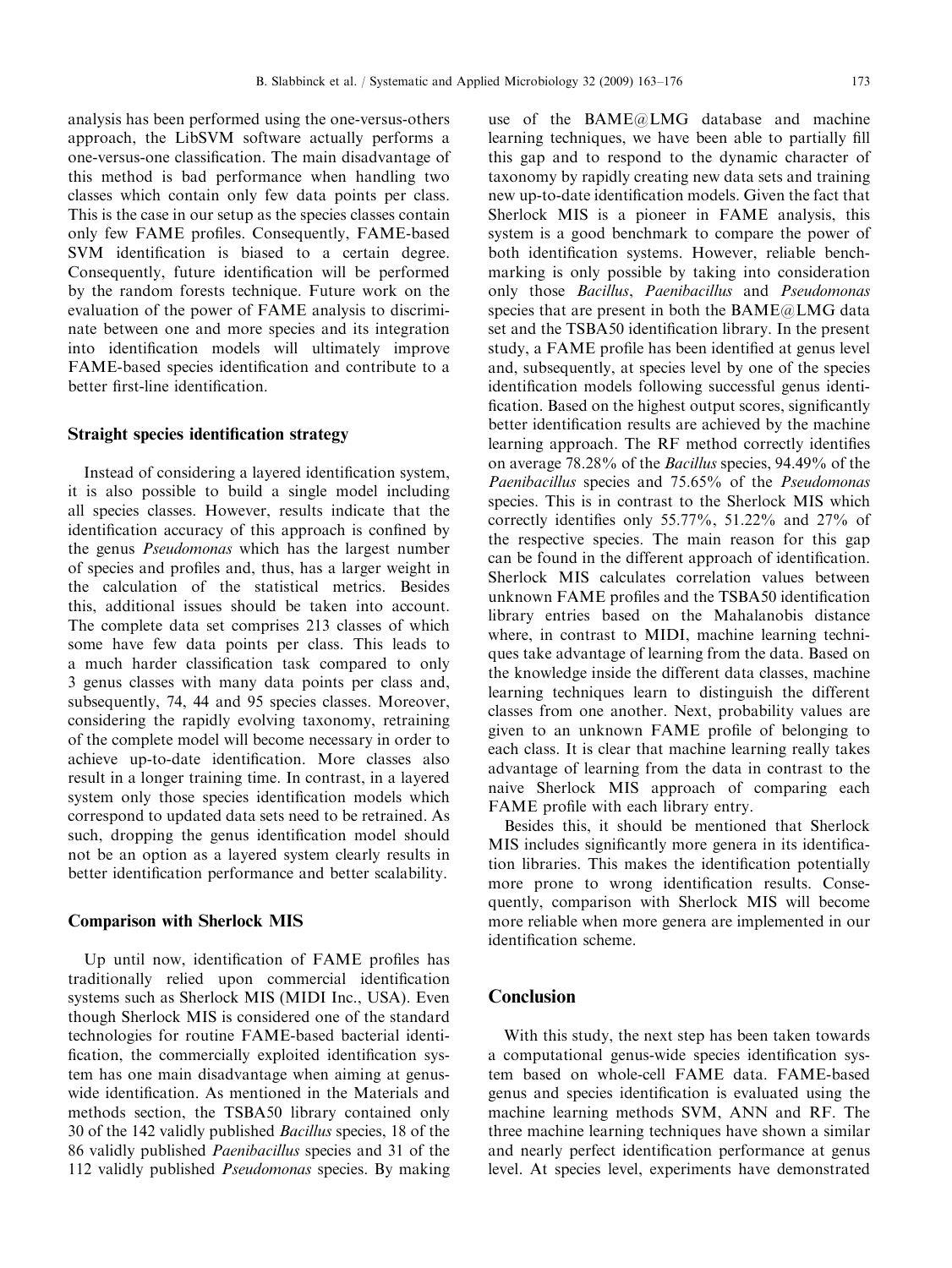<span id="page-11-0"></span>that RF is the best technique for species identification with each of the three genera. Besides this, RF has also several advantages as opposed to ANN and SVM such as robustness against overfitting and optimization of a small number of parameters. Consequently, further work on various other genera and species will be performed by the RF technique in a stratified identification strategy. Considering the limited discriminative power of FAME analysis for species identifications and ongoing discussions about Bacillus, Paenibacillus and Pseudomonas taxonomy, a moderate to high identification performance has been achieved. Compared to the commercial Sherlock MIS (MIDI Inc., USA), the identification performance of Bacillus, Paenibacillus and Pseudomonas species has been significantly improved.

As bacterial taxonomy is rapidly evolving, flexible solutions are required to achieve up-to-date first-line bacterial species identification. In this paper, we have presented a machine learning approach to tackle this problem. Up-to-date and accurate identification are two of the main advantages of this approach as opposed to the Sherlock MIS. Nonetheless, the current approach has some drawbacks. According to the List of Prokaryotic names with Standing in Nomenclature as published in March 2008, Bacillus, Paenibacillus and Pseudomonas comprised 145, 86 and 117 validly published species, respectively [\[13\]](#page-12-0). The data set extracted from the BAME@LMG database contained 961, 378 and 1673 standard FAME profiles of 74 Bacillus species, 44 Paenibacillus species and 95 Pseudomonas species, respectively. Particularly for the Bacillus and the Paenibacillus data set, only half of the validly published species have been included for training of the machine learning techniques. Based on the BAME@LMG database alone, we are thus still far away from a complete genus-wide bacterial species identification. No single computational FAME analysis has been performed on this scale yet. Moreover, knowledge about the heterogeneity of each species is limited by the restricted number of strains and FAME profiles present in the BAME@LMG database. These drawbacks are, however, inherent to research performed at a single institute which can be seen as 'data-restricted' as well as to the rapidly evolving taxonomy. Consequently, this problem may only be solved by future cooperation between different research institutes performing bacterial FAME analysis under the same standardized conditions. Even though cooperation is not straightforward, it should not be a huge obstacle as the proposed approach would benefit all cooperating parties and would improve bacterial species identification in many microbiology-related fields. Moreover, the ultimate solution for the problem lies in building a public FAME database. Where gene and genome sequence databases are hugely expanding in number and content, databases of phenotypic data are still far behind.

As the advantages of machine learning techniques are fast training and learning, and the ability to handle large data sets, future work in FAME-based bacterial species identification by machine learning techniques will involve the implementation of more genera and species. Increasing the number of genera and species will, however, make training of new identification models a harder but challenging computational task, and will lead to more error-prone results. The degree of reduced identification power will, however, depend on the number of genera and species described/included in the new system, but also on the intra- and inter-genus/ species variation of the additional and new taxa. The one strain–one taxon descriptions do not provide this natural variation and microbiologists should be discouraged to create such new taxa because of their weak phenotypic discrimination. Hereby, it is also important to note that the expansion of the identification system will be limited as most bacteria do not grow under the same standardized growth conditions or are even unculturable. Next to this, future work will also need to integrate an alternative scoring and weight mechanism to obtain reliable species identification as, in a stratified identification system, species identification fully relies on the power of genus identification. A third important future task corresponds to the high-throughput sequencing methodologies which know a powerful growth since the last decades. At present, we are also investigating the correlation between FAME data and 16S rRNA data at genus and species levels. By the integration of this biological knowledge in the identification models, we are aiming to enforce the presented bacterial species identification system to resolve its inability of distinguishing between very closely related operational taxonomic units.

## Acknowledgements

This research is funded by the Belgian Science Policy (BELSPO, Projects C3/00/12 and IAP VI-PAI VI/06). B.S. would like to thank Liesbeth Lebbe and other co-workers of the Laboratory of Microbiology (Ghent University, Belgium) for providing additional data.

## Appendix A. Supplementary materials

The online version of this article contains additional supplementary data. Please visit [doi:10.1016/j.syapm.](dx.doi.org/10.1016/j.syapm.2009.01.003) [2009.01.003.](dx.doi.org/10.1016/j.syapm.2009.01.003)

## References

[1] K. Abel, H. Deschmertzing, J.I. Peterson, Classification of microorganisms by analysis of chemical composition I.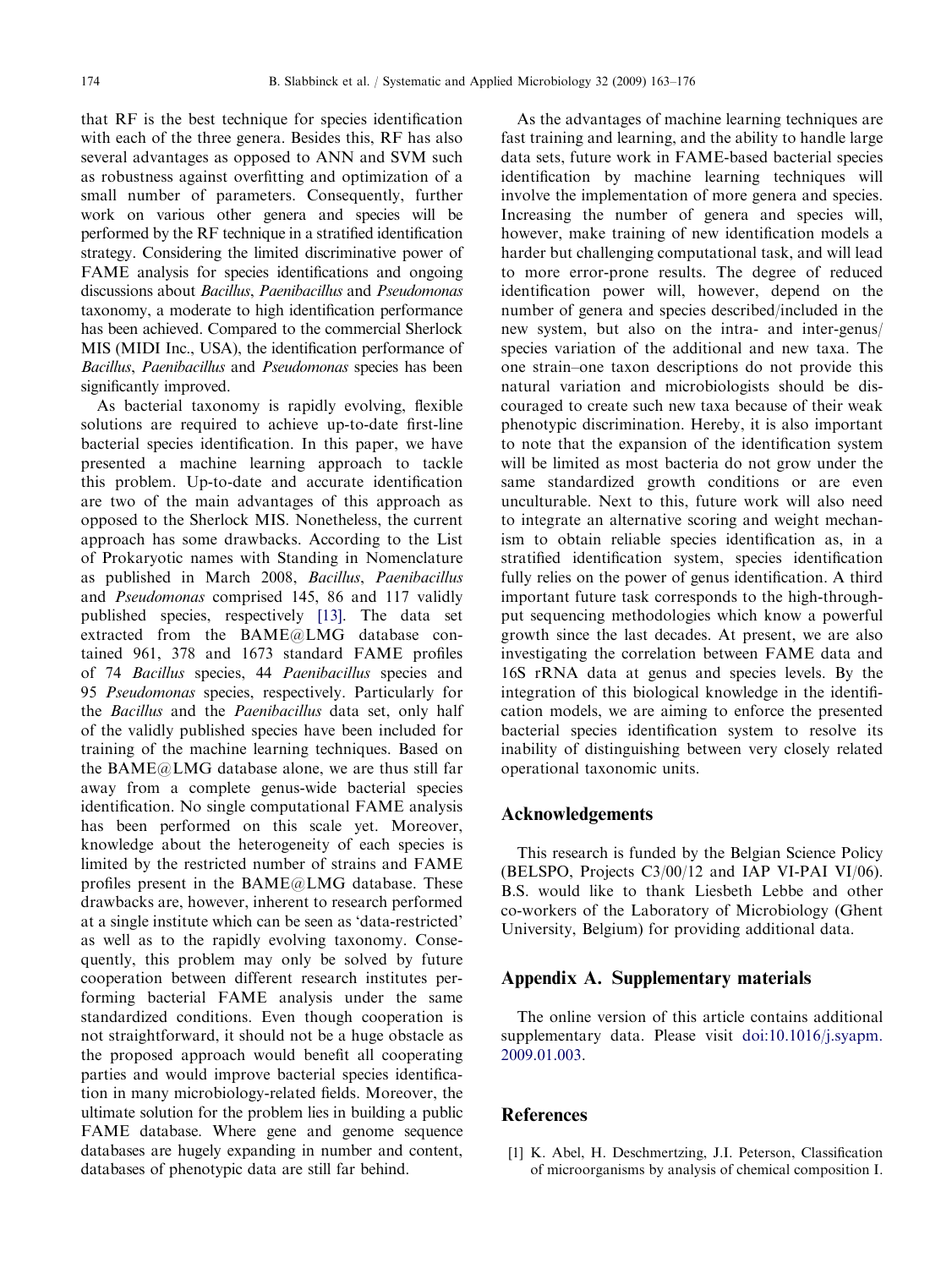<span id="page-12-0"></span>Feasibility of utilizing gas chromatography, J. Bacteriol. 85 (5) (1963) 1039–1044.

- [2] C. Ash, F.G. Priest, M.D. Collins, Molecular identification of ribosomal-RNA group 3 bacilli (Ash, Farrow, Wallbanks and Collins) using a PCR probe test – proposal for the creation of a new genus Paenibacillus, Anton. Leeuw. Int. J. G. 64 (3–4) (1993) 253–260.
- [3] R. Berkeley, M. Heyndrickx, N. Logan, P. De Vos, Applications and Systematics of Bacillus and Relatives, Blackwell Publishing, Oxford, 2002.
- [4] S. Bertone, M. Giacomini, C. Ruggiero, C. Piccarolo, L. Calegari, Automated systems for identification of heterotrophic marine bacteria on the basis of their fatty acid composition, Appl. Environ. Microbiol. 62 (6) (1996) 2122–2132.
- [5] C.M. Bishop, Neural Networks for Pattern Recognition, Oxford University Press, New York, 1995.
- [6] C.M. Bishop, Pattern Recognition and Machine Learning, 1st ed., Springer, New York, 2006.
- [7] L. Breiman, Random forests, Mach. Learn. 45 (1) (2001) 5–32.
- [8] L. Čechová, E. Durnová, S. Šikutová, J. Halouzka, M. Němec, Characterization of spirochetal isolates from arthropods collected in South Moravia, Czech Republic, using fatty acid methyl ester analysis, J. Chromatogr. B 808 (2004) 249–254.
- [9] C. Chang, C. Lin, LIBSVM: a library for support vector machines, Software available at  $\langle$  [http://www.csie.ntu.](http://www.csie.ntu.edu.tw/~cjlin/libsvm) [edu.tw/](http://www.csie.ntu.edu.tw/~cjlin/libsvm) $\sim$ [cjlin/libsvm](http://www.csie.ntu.edu.tw/~cjlin/libsvm) $\rangle$ .
- [10] P. Dawyndt, M. Vancanneyt, C. Snauwaert, B. De Baets, H. De Meyer, J. Swings, Mining fatty acid databases for detection of novel compounds in aerobic bacteria, J. Microbiol. Meth. 66 (3) (2006) 410–433.
- [11] R.O. Duda, P.E. Hart, D.G. Stork, Pattern Classification, Wiley, New York, 2001.
- [12] E. Eerola, O. Lechtonen, Optimal data processing procedure for automatic bacterial identification by gas–liquid chromatography of cellular fatty acids, J. Clin. Microbiol. 26 (9) (1988) 1745–1753.
- [13] J.P. Euzéby, List of bacterial names with standing in nomenclature: a folder available on the Internet, Int. J. Syst. Bacteriol. 47 (1997) 590–592.
- [14] L. Fausett, Fundamentals of Neural Networks: Architectures, Algorithms and Applications, Prentice-Hall, Englewood Cliffs, NJ, 1994.
- [15] T. Fawcett, An introduction to ROC analysis, Pattern Recogn. Lett. 27 (2006) 861–874.
- [16] L. Gardan, H. Shafik, S. Belouin, R. Broch, F. Grimont, P.A.D. Grimont, DNA relatedness among the pathovars of Pseudomonas syringae and description of Pseudomonas tremae sp. nov. and Pseudomonas cannabina sp. nov. (ex Sutic and Downson 1959), Int. J. Syst. Bacteriol. 49 (1999) 469–478.
- [17] M. Giacomini, C. Ruggiero, F. Calegari, S. Bertone, Artificial neural network based identification of environmental bacteria by gas-chromatographic and electrophoretic data, J. Microbiol. Meth. 43 (2000) 45–54.
- [18] M. Giacomini, S. Bertone, F.C. Soumetz, C. Ruggiero, An advanced approach based on artificial neural networks to

identify environmental bacteria, Int. J. Comput. Intell. 1 (2) (2004) 96–103.

- [19] D.J. Hand, R.J. Till, A simple generalisation of the area under the ROC curve for multiple class classification problems, Mach. Learn. 45 (2001) 171–186.
- [20] M. Heyndrickx, K. Vandemeulebroecke, P. Scheldeman, K. Kersters, P. De Vos, N.A. Logan, A.M. Aziz, N. Ali, R.C.W. Berkeley, A polyphasic reassessment of the genus Paenibacillus, reclassification of Bacillus lautus (Nakamura 1984) as Paenibacillus lautus comb. nov. and of Bacillus peoriae (Montefusco et al. 1993) as Paenibacillus peoriae comb. nov., and emended descriptions of P. lautus and of P. peoriae, Int. J. Syst. Bacteriol. 46 (4) (1996) 988–1003.
- [21] J. Heyrman, J. Mergaert, R. Denys, J. Swings, The use of fatty methyl ester analysis (FAME) for the identification of heterotrophic bacteria present on three mural paintings showing severe damage by microorganisms, FEMS Microbiol. Lett. 181 (1999) 55–62.
- [22] S. Ikemoto, H. Kuraishi, K. Komagata, R. Azuma, T. Suto, H. Murooka, Cellular fatty acid composition in Pseudomonas species, J. Gen. Appl. Microbiol. 24 (1978) 199–213.
- [23] T.J.J. Inglis, M. Aravena-Roman, S. Ching, K. Croft, V. Wuthiekamm, B.J. Mee, Cellular fatty acid profile distinguishes Burkholderia pseudomallei from avirulent Burkholderia thailandensis, J. Clin. Microbiol. 41 (10) (2003) 4812–4814.
- [24] P. Kämpfer, Limits and possibilities of total fatty acid analysis for classification and identification of Bacillus species, Syst. Appl. Microbiol. 17 (1994) 86–98.
- [25] T. Kaneda, Biosynthesis of branched chain fatty acids. I. Isolation and identification of fatty acids from Bacillus subtilis (ATCC 7059), J. Biol. Chem. 238 (4) (1963) 1222–1228.
- [26] P. Kotilainen, P. Huovinen, E. Eerola, Application of gas–liquid chromatographic analysis of cellular fatty acids for species identification and typing of coagulasenegative Staphylococci, J. Clin. Microbiol. 29 (2) (1991) 315–322.
- [27] C. Kunitsky, G. Osterhout, M. Sasser, Identification of microorganisms using fatty acid methyl ester (FAME) analysis and the MIDI Sherlock Microbial Identification System, in: M. Miller (Ed.), Encyclopedia of Rapid Microbiological Methods, PDA, Bethesda, 2006, pp. 1–18.
- [28] A. Liaw, M. Wiener, Classification and regression by random forest, R News 2 (3) (2002) 18–22.
- [29] N.A. Logan, P. De Vos, Genus I. Bacillus, In: P. De Vos, G.M. Garrity, D. Jones, N.R. Krieg, W. Ludwig, F.A. Rainey, K.-H. Schleifer, W.B. Whitman (Eds.), Bergey's Manual of Systematic Bacteriology, vol. 3: The Firmicutes, 2nd ed., Springer, New York, 2009.
- [30] M.T. Madigan, J.M. Martinko, P.V. Dunlap, D.P. Clarck, Brock Biology of Microorganisms, 12th ed, Pearson Education Inc., San Francisco, 2009.
- [31] T.M. Mitchell, Machine Learning, McGraw-Hill, Boston, 1997.